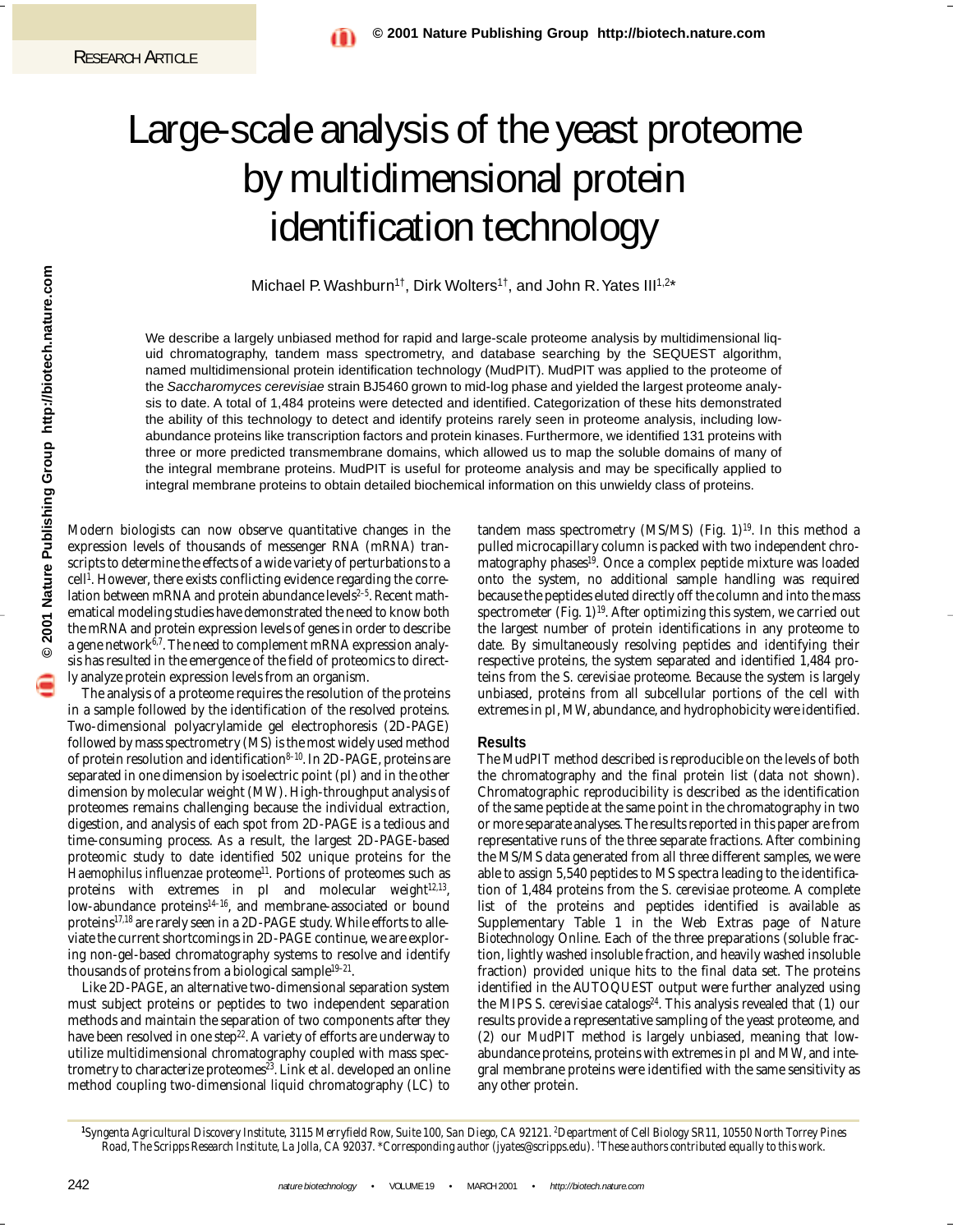

**Representative sampling of the yeast proteome.** The subcellular localization catalogs from MIPS (ref. 24) allowed us to determine the similarities and differences among the three fractions (Table 1). Even though in several cases the overall numbers of proteins identified from a cellular compartment appear similar between any two samples, unique identifications were found in every sample. For example, the majority of the unique hits from the soluble fraction were proteins localized to the cytoplasm and the nuclei of *S. cerevisiae* including the transcription factor SNF5 (Codon Adaptation Index<sup>25</sup>  $(CAI) = 0.12)^{26,27}$  and the superoxide dismutase chaperone LYS7  $(CAI = 0.16)^{28}$ .

The two insoluble fractions provided greater detections and identifications of organelle proteins (Table 1). The heavily washed insoluble fraction had more hits than any other sample localized to the nucleus, mitochondria, endoplasmic reticulum, plasma membrane, and Golgi (Table 1). There were unique hits found in both the heavily washed insoluble fraction and partially washed insoluble fraction. For example, the majority of the hits to the vacuole were

identified in the lightly washed insoluble fraction including the H<sup>+</sup>-ATPase domains VMA4 (CAI =  $0.27$ ) and VMA5 (CAI =  $0.24$ )<sup>29</sup>.

Using the MIPS catalogs we determined that every major functional category and protein class were represented in our data (data not shown). Of the major protein classes rarely seen on 2D-PAGE, we detected and identified 32 protein kinases including the MAP kinase signal transduction pathway kinases STE7 (CAI =  $0.12$ ), STE11  $(CAI = 0.15)$ , STE20  $(CAI = 0.16)$ , and FUS3  $(CAI = 0.15)$ 0.12)30,31. Furthermore, we detected and identified 45 transcription factors including members of the SWI–SNF complex SNF5 (CAI =  $0.12$ ), SWI4 (CAI =  $0.15$ ), and SWI6 (CAI =  $0.14$ )<sup>26,27</sup>.

Of the 6,216 open reading frames in the yeast genome, 83% have CAI values between 0 and 0.20, that is, are predicted to be present at low levels (Fig. 2A). Previous proteomics studies in yeast have identified few proteins with CAIs <0.2 (refs. 4,5,32). Efforts are underway to overcome these shortcomings of 2D-PAGE, but recent evidence suggests that 2D-PAGE alone is incapable of detecting lowabundance proteins16. Any large-scale proteomic analysis of *S. cerevisiae* must identify proteins in this CAI range. As seen in Figure 2B, the data from our study yield a representative sample of the yeast proteome with 791 or 53.3% of the proteins identified having a CAI of  $< 0.2$ . A total of 1,347 peptides were detected from the 791 proteins identified with a CAI of <0.2, an average of 1.7 peptides per protein. The number of peptides per protein increases with increasing CAI (Fig. 2C). Because CAI is considered a predictor of protein abundance<sup>4</sup>, the most abundant proteins

@ 2001 Nature Publishing Group http://biotech.nature.com **© 2001 Nature Publishing Group http://biotech.nature.com**

**Figure 1.** Multidimensional protein identification technology (MudPIT). Based on the method of Link et al.19, complex peptide mixtures from different fractions of a S. cerevisiae whole-cell lysate were loaded separately onto a biphasic microcapillary column packed with strong cation exchange (SCX) and reversephase (RP) materials. After loading the complex peptide mixture into the microcapillary column, the column was inserted into the instrumental setup. Xcalibur software, HPLC, and mass spectrometer were controlled simultaneously by means of the user interface of the mass spectrometer. Peptides directly eluted into the tandem mass spectrometer because a voltage (kV) supply is directly interfaced with the microcapillary column. As described in the Experimental Protocol, peptides were first displaced from the SCX to the RP by a salt gradient and eluted off the RP into the MS/MS. In an iterative process, the microcolumn was re-equilibrated and an additional salt step of higher concentration displaced peptides from the SCX to the RP. Peptides were again eluted by an RP gradient into the MS/MS, and the process was repeated. The tandem mass spectra generated were correlated to theoretical mass spectra generated from protein or DNA databases by the SEQUEST algorithm<sup>21</sup>.

> are the easiest to detect in any sample resulting in more peptide identifications from abundant proteins than low-abundance proteins.

> Extremes of the *S. cerevisiae* proteome are well represented in our data. Because a peptide mixture is generated before the chromatography, the method should be independent of pI and MW of proteins. In two of the studies for which MW and pI were reported for the proteins identified, no protein with a MW >180 kDa or pI >10 was  $\det$  detected and identified<sup>5,32</sup>. Proteins with both acidic and basic pIs are represented in our data set. Twelve proteins with pIs <4.3 were identified, with the lowest being RPP1A (YDL081C), which has a pI of 3.82 (data not shown). Twenty-nine proteins with pIs >11 were identified, with the most basic protein identified being RPL39 (YJL189W), which has a pI of 12.55 (data not shown). In addition, proteins with MWs <10,000 and >190,000 Da are represented. For example, 24 out of 77 possible proteins with a MW in excess of 190 kDa were identified, the largest being YLR106C (CAI =  $0.17$ ) with a MW of 558,942 Da, from which four unique peptides were identified.



Figure 2. Codon adaptation index (CAI) distribution of the identified S. cerevisiae proteome and the predicted S. cerevisiae genome. (A) CAI distribution of the proteins predicted in the S. cerevisiae genome. (B) Compare this to the distribution of the proteins identified in this study over CAI ranges. In both cases, the largest protein region is found between the CAI range of 0.11 and 0.2. (C) The average number of peptides identified for each protein in a particular CAI range was determined and plotted against CAI ranges.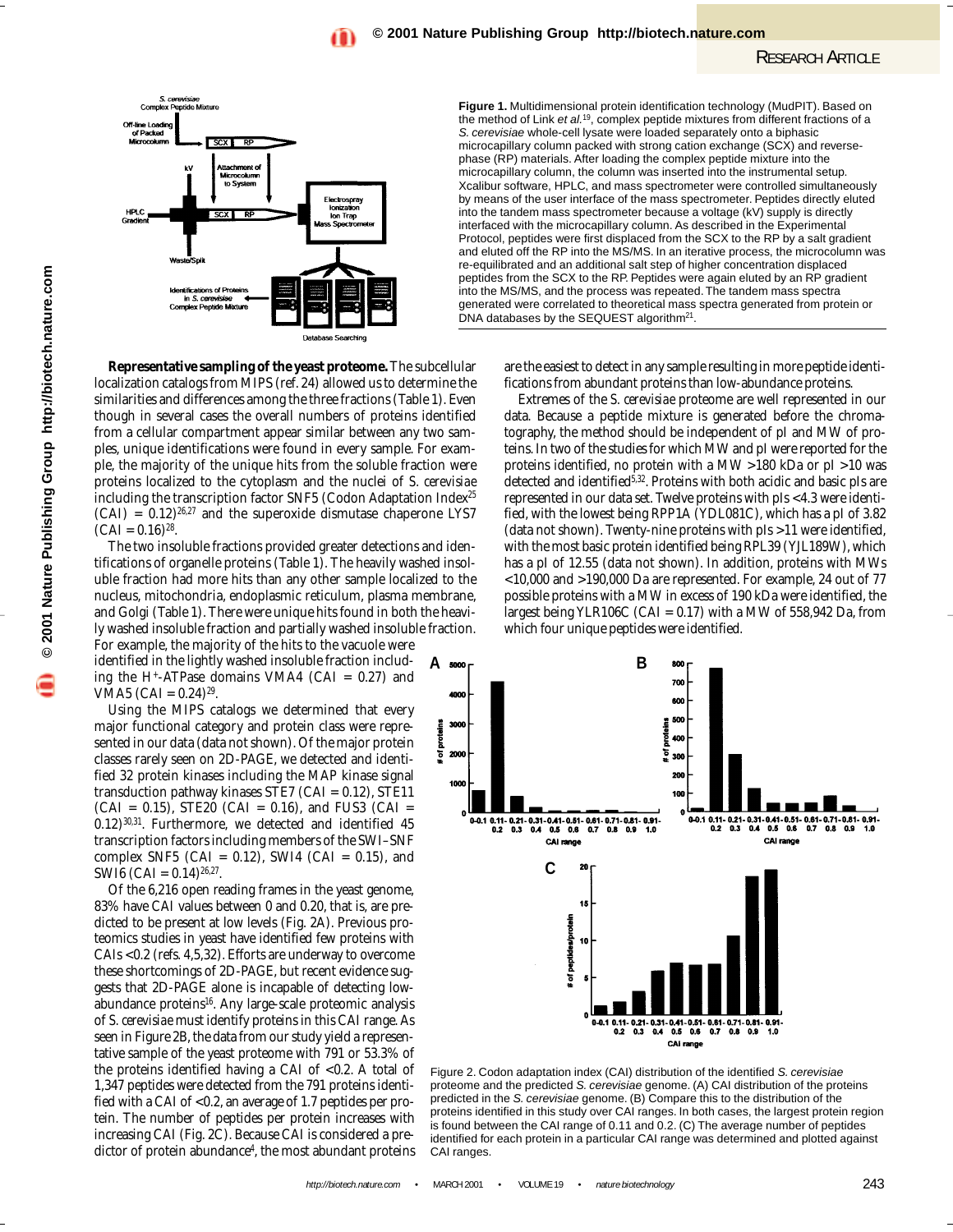| Table 1. Known subcellular localization of proteins identified in |  |
|-------------------------------------------------------------------|--|
| S. cerevisiae fractions <sup>a</sup>                              |  |

| <b>Subcellular</b><br>compartment | Soluble<br>fraction <sup>b</sup> | Lightly<br>washed<br>insoluble | Heavily<br>washed<br>insoluble |  |
|-----------------------------------|----------------------------------|--------------------------------|--------------------------------|--|
|                                   |                                  | fraction <sup>b</sup>          | fraction <sup>b</sup>          |  |
| Cell wall                         | 2                                |                                |                                |  |
| Plasma membrane                   | 5                                | 18                             | 35                             |  |
| Cytoplasm                         | 286                              | 264                            | 274                            |  |
| Cytoskeleton                      | 11                               | 20                             | 22                             |  |
| Endoplasmic reticulum             | 12                               | 36                             | 42                             |  |
| Golgi                             | 3                                | 10                             | 16                             |  |
| <b>Transport vesicles</b>         | 4                                | 14                             | 16                             |  |
| <b>Nucleus</b>                    | 67                               | 122                            | 151                            |  |
| Mitochondria                      | 43                               | 87                             | 83                             |  |
| Peroxisome                        | 2                                | 3                              | 3                              |  |
| Endosome                          |                                  |                                | 2                              |  |
| Vacuole                           | 5                                | 10                             | 6                              |  |
| Microsomes                        | 0                                | 0                              | 1                              |  |
| Lipid particles                   | 0                                | 2                              | 3                              |  |

aSubcellular localizations obtained from the S. cerevisiae subcellular localization catalog at the Munich Information Center for Protein Sequences website <sup>2</sup> **PProteins identified in individual runs were analyzed for their subcellular local**ization. The subcellular localization of many of the proteins detected and identified is unknown. Therefore, not all of the proteins detected and identified are represented in this table.

**Detection and identification of integral and peripheral membrane proteins.** By analyzing our data set against the peripheral membrane proteins contained in the Yeast Proteome Database<sup>33</sup>, we detected and identified 72 out of 231 possible peripheral membrane proteins. We uniquely detected 23 in the heavily washed insoluble fraction and 14 from the lightly washed insoluble fraction (data not shown).

At the MIPS website $24$ , the entire yeast genome has been analyzed for loci with predicted transmembrane (Tm) domains from 1 to 20 by applying the criteria of Klein *et al.*<sup>34</sup> and Goffeau *et al*<sup>55</sup>. Using these criteria, 697 proteins from the *S. cerevisiae* genome have three or more predicted Tm domains, of which we identified 131 or 19% of the total (Table 2). Of these 131 proteins, 44 were identified only in the heavily washed insoluble fraction, and 33 were identified only in the lightly washed insoluble fraction. Several of these proteins have low predicted abundances based on their CAI. For example, two unique peptides were detected for the poorly characterized protein YCR017c (CAI = 0.16), which has 15 predicted Tm domains (Table 3) $^{24}$ .

The peptides detected and identified from each predicted integral membrane protein rarely covered part of or all of a predicted Tm domain (Table 3). Of the 70 peptides identified from 26 proteins with 10 or more predicted Tm domains, 4 peptides partially covered predicted Tm domains (FKS1, ALG7, and YGR125w) and 4 peptides completely covered predicted Tm domains (ALG7, ITR1, PMA1, and PMA2) (Table 3). Furthermore, 43 of the 70 peptides listed in Table 3 mapped to the largest soluble domain of the respective protein. These patterns persisted with the identifications of proteins with three to nine predicted transmembrane domains.

For example, 13 unique peptides were assigned to PMA1. PMA1 is the major isoform of the H+-transporting P-type ATPase found in the plasma membrane36, and a three-dimensional map of a plasma membrane H<sup>+</sup>-ATPase from *Neurospora crassa* has been reported<sup>37</sup>. Of the 13 unique peptides identified from PMA1 in our analysis, 10 were from the soluble-loop domain between the fourth (amino acids 326–342) and fifth (amino acids 662–678) predicted Tm domains (Fig. 3). This gap of 342 amino acids between these two predicted Tm domains is the largest domain between two Tm domains in PMA1 and is the catalytic subunit<sup>24</sup>. Interestingly, the peptide of amino acids 659–680, which completely covers the fifth

Tm domain, was detected and identified in our analysis (Fig. 3).

An earlier comparison of the 8 Å crystal structures of both the  $Ca<sup>2+</sup>-ATPase$  from sarcoplasmic reticulum<sup>38</sup> and the plasma membrane H+-ATPase from *N. crassa*<sup>37</sup> demonstrated that the membrane domains of both of the proteins are positioned in a highly similar fashion<sup>39</sup>. The crystal structure of  $Ca^{2+}-ATP$ ase from sarcoplasmic reticulum, a P-type ATPase, has recently been determined<sup>40,41</sup>. In this crystal structure, the fifth Tm domain protrudes beyond the membrane and forms a column on which the phosphorylation domain is fixed<sup>40,41</sup>. We detected and identified the corresponding Tm domain in PMA1 in our analysis (Tm 5 in both P-type ATPases) (Fig. 3).

### **Discussion**

*Saccharomyces cerevisiae* has been the subject of a wide variety of proteomic analyses<sup>4,5,32,42,43</sup>, but the greatest number of proteins identified previously in a single study was 279 (ref. 32). All of these studies utilized 2D-PAGE coupled to MS, which is time-consuming as a result of the nature of spot-by-spot analysis and biased against lowabundance proteins, integral membrane proteins, and proteins with extremes in pI or MW. A substitute to 2D-PAGE/MS as the method for proteomic analyses must resolve proteins as well as 2D-PAGE, allow for the rapid identification of the proteins resolved, and deal equally with proteins, regardless of their abundance, subcellular localization, or physicochemical parameters.

To achieve the resolving power of 2D-PAGE, a multidimensional chromatography method must be used. A wide variety of systems coupling multidimensional chromatography to mass spectrometry have been described19,23,44. Although these methods may be suitable to automation, none identified >200 proteins from any sample. Many different types of chromatography (ion exchange, reverse phase, size exclusion) may be used in tandem so long as they are largely independent and components resolved in one dimension remain resolved in the second dimension<sup>22</sup>. Next, a fully automated high-throughput method is needed that combines resolution and identification removing all sample-handling steps once the sample is loaded onto the system. A fully online 2D LC/MS/MS system like MudPIT fulfills both of these requirements. Once a sample is



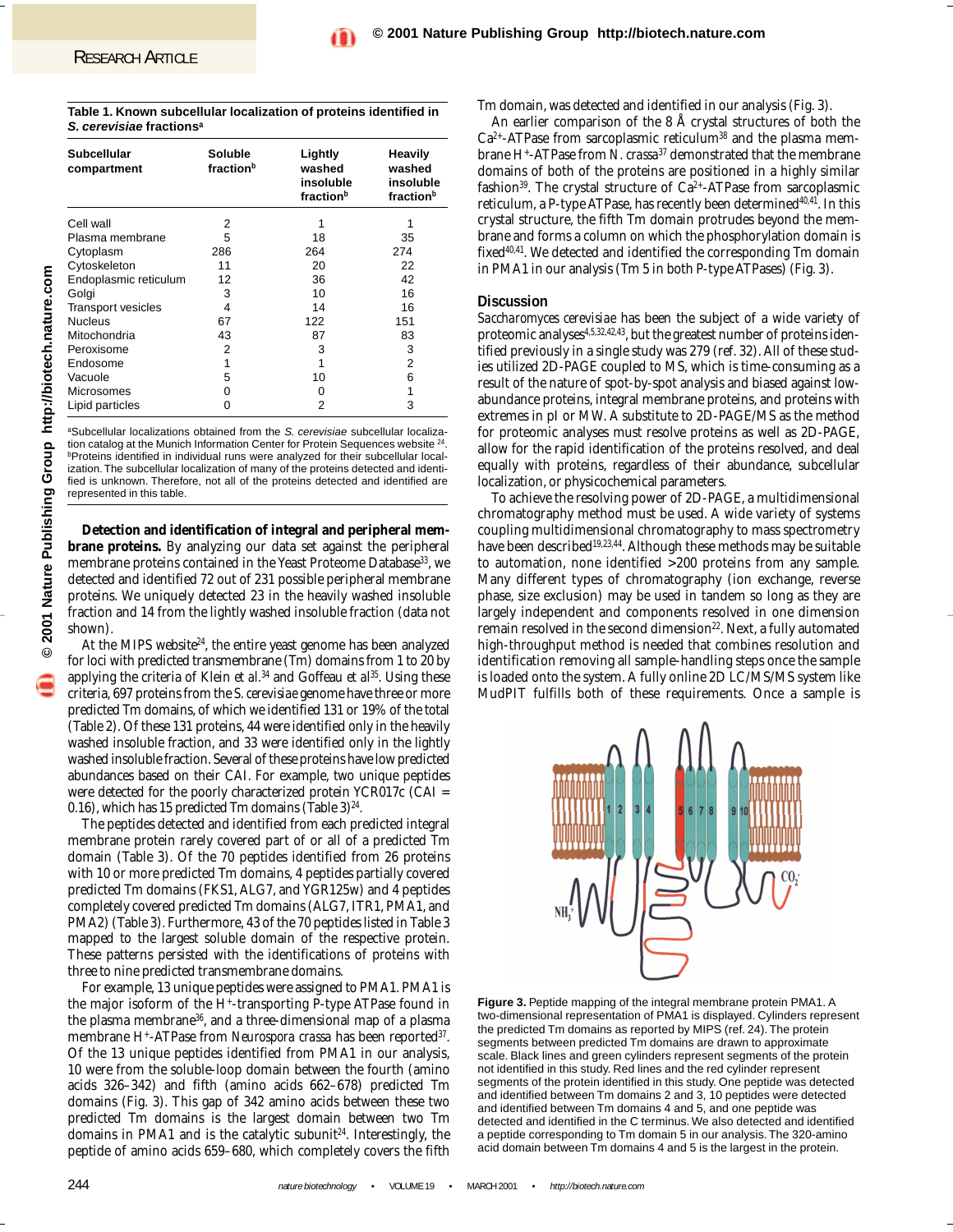**Table 2. Proteins identified containing three or more predicted transmembrane domainsa**

| Number of<br>predicted<br>transmembrane<br>domains | Number of<br>proteins<br>in class | Number of<br>proteins in class<br>identified<br>by MudPIT | Percentage<br>of total<br>predicted |
|----------------------------------------------------|-----------------------------------|-----------------------------------------------------------|-------------------------------------|
| 3                                                  | 185                               | 31                                                        | 17                                  |
| 4                                                  | 101                               | 16                                                        | 16                                  |
| 5                                                  | 57                                | 12                                                        | 21                                  |
| 6                                                  | 58                                | 14                                                        | 24                                  |
| 7                                                  | 56                                | 7                                                         | 13                                  |
| 8                                                  | 54                                | 13                                                        | 24                                  |
| 9                                                  | 71                                | 12                                                        | 17                                  |
| 10                                                 | 53                                | 14                                                        | 26                                  |
| 11                                                 | 30                                | 4                                                         | 13                                  |
| 12                                                 | 15                                | 4                                                         | 27                                  |
| 13                                                 | 8                                 | 3                                                         | 38                                  |
| 14                                                 | 3                                 | 0                                                         | $\Omega$                            |
| 15                                                 | 4                                 | 1                                                         | 25                                  |
| 16                                                 | 1                                 | 0                                                         | 0                                   |
| 20                                                 |                                   | 0                                                         | $\Omega$                            |
| Totals                                             | 697                               | 131                                                       | 19                                  |

aThe Munich Information Center for Protein Sequences website was used to obtain this information<sup>24</sup>. The prediction of transmembrane domains at this site is based on Klein et al.<sup>34</sup> and Goffeau et  $a^{05}$ .

loaded onto the two-dimensional column and inserted into the system (Fig. 1), no further operator interaction is needed. The major improvement over 2D-PAGE systems is that the resolution of peptides and the generation of tandem mass spectra occur simultaneously on the same sample. That is, at any given point in time, the mass spectrometer is generating tandem mass spectra to be searched against a protein database, while the HPLC and microcap-

illary column are resolving and eluting peptides directly into the mass spectrometer.

Although the 1,484 proteins we identified likely do not represent a complete analysis of all the proteins present in logarithmically growing cells, our method clearly provides a large-scale and global view of the *S. cerevisiae* proteome. Our methodology not only gave access to low-abundance proteins, membrane proteins, proteins with MW in excess of 180 kDa, and proteins with pIs >10, but more importantly, it did so in a largely unbiased manner. Figure 4 illustrates this point by plotting the number of proteins identified in a particular class as a percentage of the predicted proteins. The sensitivity level across the classes of proteins listed ranged from 13% of the predicted proteins identified with pIs <4.3 and MWs <10 kDa to 43% of the predicted proteins identified with pIs >11 (Fig. 4). The method has a slight bias against proteins with a pI <4.3 and MWs <10 kDa, although proteins from both of theses classes were identified. The decreased sensitivity to these classes was likely a result of a lack of tryptic peptides in the final mixture. Generally, the smaller the protein the fewer the tryptic peptides possibly generated within the mass-to-charge ratio range of the mass spectrometer. Furthermore, proteins with pIs <4.3 have fewer lysine or arginine residues that can be targeted during the endoproteinase Lys-C/trypsin digestion. Consequently, fewer peptides are generated from those acidic proteins, decreasing their chances of being identified during a MudPIT run.

The identification of integral membrane proteins by 2D-PAGE is an intensive area of research in which progress is being made17,18. In the most detailed proteomic analysis of a membrane from a cell to date, Molloy *et al.* identified 21 of 26 predicted integral membrane proteins from the outer membrane of *Escherichia coli* K-12 cells<sup>45</sup>. We identified 131 proteins with three or more predicted integral membrane proteins (Table 2) using formic acid and CNBr as the first step in the sample treatment.

| Locus          | Name                     | No. of<br>predicted<br>Tm domains | No. of<br>peptides<br>identified | Peptide<br>hits within<br>Tm domains <sup>b</sup> | <b>Peptide hits</b><br>to<br>largest soluble<br>domain | CAI  | <b>MW</b><br>(kDa) | <b>Membrane</b><br>localization<br>in cell |
|----------------|--------------------------|-----------------------------------|----------------------------------|---------------------------------------------------|--------------------------------------------------------|------|--------------------|--------------------------------------------|
| <b>YCR017C</b> |                          | 15                                | 2                                | Ν                                                 | 1                                                      | 0.16 | 108                |                                            |
| YGR032w        | GSC <sub>2</sub>         | 13                                | 4                                | N                                                 | 3                                                      | 0.21 | 217                | Plasma                                     |
| YIL030c        | SSM4                     | 13                                |                                  | N                                                 | 0                                                      | 0.17 | 151                |                                            |
| <b>YJL198w</b> | $\overline{\phantom{m}}$ | 13                                |                                  | Ν                                                 |                                                        | 0.18 | 98                 |                                            |
| <b>YDR135c</b> | YCF1                     | 12                                |                                  | N                                                 | 2                                                      | 0.15 | 171                | Vacuolar                                   |
| YKL209c        | STE <sub>6</sub>         | 12                                |                                  | N                                                 |                                                        | 0.13 | 145                | Plasma                                     |
| YLL015w        |                          | 12                                |                                  | N                                                 | 0                                                      | 0.14 | 177                |                                            |
| YLR342w        | FKS1                     | 12                                | 6                                | 1P                                                | 3                                                      | 0.27 | 215                | Plasma                                     |
| YGL022w        | STT <sub>3</sub>         | 11                                | 2                                | N                                                 | $\overline{2}$                                         | 0.21 | 82                 | <b>ER</b> <sup>c</sup>                     |
| <b>YNL268w</b> | LYP1                     | 11                                |                                  | N                                                 |                                                        | 0.22 | 68                 | Plasma                                     |
| <b>YNR013c</b> |                          | 11                                | 3                                | 1P                                                |                                                        | 0.19 | 99                 | Plasma                                     |
| YPL058c        | <b>PDR12</b>             | 11                                | 6                                | N                                                 | 3                                                      | 0.29 | 171                |                                            |
| YBR068c        | BAP <sub>2</sub>         | 10                                | 2                                | N                                                 | 0                                                      | 0.16 | 68                 | Plasma                                     |
| YBR243c        | ALG7                     | 10                                | $\overline{2}$                   | 1 P, 1 C                                          | 0                                                      | 0.13 | 50                 | ER                                         |
| YDR342c        | HXT7                     | 10                                |                                  | N                                                 |                                                        | 0.52 | 63                 | Plasma                                     |
| YDR343c        | HXT <sub>6</sub>         | 10                                |                                  | N                                                 |                                                        | 0.52 | 63                 | Plasma                                     |
| YDR345c        | HXT <sub>3</sub>         | 10                                |                                  | N                                                 |                                                        | 0.49 | 63                 | Plasma                                     |
| YDR497c        | ITR1                     | 10                                |                                  | C                                                 | 0                                                      | 0.19 | 64                 | Plasma                                     |
| <b>YER119c</b> | $\overline{\phantom{m}}$ | 10                                |                                  | P                                                 | 0                                                      | 0.10 | 49                 |                                            |
| YFL025c        | BST <sub>1</sub>         | 10                                |                                  | N                                                 | 0                                                      | 0.13 | 118                | <b>ER</b>                                  |
| YGL008c        | PMA1                     | 10                                | 13                               | 1 <sup>C</sup>                                    | 10                                                     | 0.73 | 100                | Plasma                                     |
| YGR125w        |                          | 10                                |                                  | 1P                                                | 0                                                      | 0.12 | 117                |                                            |
| YHR094c        | HXT <sub>1</sub>         | 10                                |                                  | Ν                                                 |                                                        | 0.41 | 63                 | Plasma                                     |
| YLL061w        | MMP1                     | 10                                |                                  | Ν                                                 | U                                                      | 0.13 | 64                 |                                            |
| <b>YOR328w</b> | PDR <sub>10</sub>        | 10                                |                                  | N                                                 |                                                        | 0.13 | 176                | Plasma                                     |
| YPL036w        | PMA <sub>2</sub>         | 10                                | 11                               | 1 <sup>C</sup>                                    | 10                                                     | 0.30 | 102                | Plasma                                     |

<sup>a</sup>The Munich Information Center for Protein Sequences website was used to obtain this information. The prediction of transmembrane domains at this site is based on Klein et al.<sup>34</sup> and Goffeau et al.<sup>35 b</sup>Abbreviations: N, none; P, partially covers a transmembrane domain; C, completely covers a transmembrane domain. <sup>c</sup>Endoplasmic reticulum.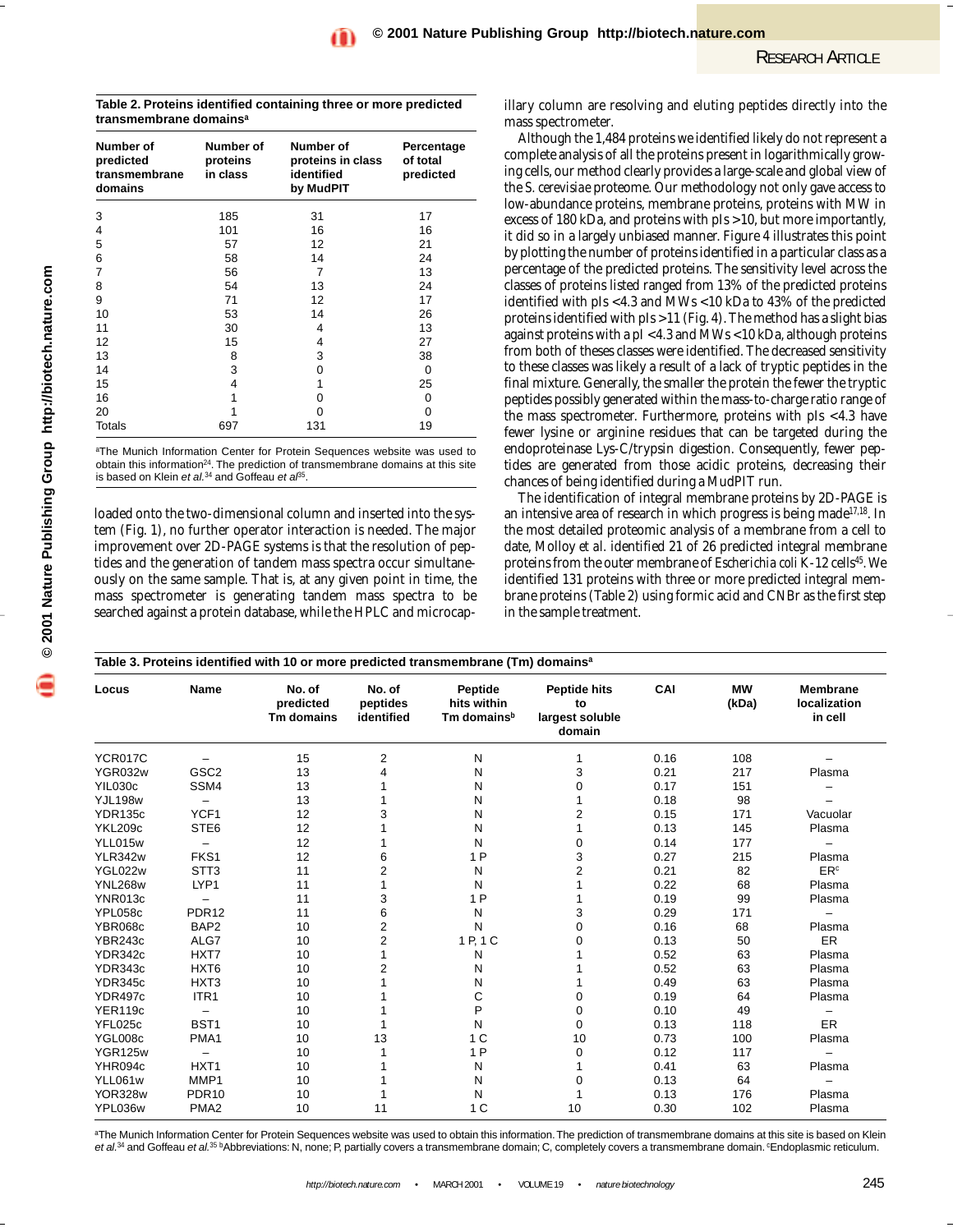

**Figure 4.** Sensitivity of MudPIT to a wide variety of protein classes. The percentage of proteins identified in this study from a variety of protein classes is presented. The percentages were determined by dividing the number of proteins identified in the study in each category shown by the total number of predicted proteins from each category shown. MIPS (ref. 24) and the Yeast Proteome Database<sup>33</sup> were used to obtain the predicted numbers of proteins from S. cerevisiae in each class. From left to right are the percentages identified of total proteins, proteins with a CAI <0.2, proteins with a pI < 4.3, proteins with a pI >11, proteins with a MW <10kDa, proteins with a MW >180 kDa, integral membrane proteins (IMPs) with three or more predicted transmembrane domains, and peripheral membrane proteins (PMPs).

Because formic acid is an organic acid, it partially solubilized the membrane portions of the cell in our heavily and lightly washed insoluble fractions. Then, CNBr cleaved off the soluble portions of the integral membrane proteins as large domains that were subjected to additional proteolysis. Peptides detected and identified from integral membrane proteins rarely contained any portion of a predicted transmembrane domain (Table 3). When multiple hits were obtained to a particular integral membrane protein, the peptides identified typically localized to the largest soluble loop between two predicted transmembrane domains in the protein (Table 3 and Fig. 3). In the instance of PMA1, we identified a Tm domain that may have unique functional significance (Fig. 3). On the basis of the crystal structure of another Ptype ATPase (refs 40,41) and the similarities of P-type ATPases (ref. 39), Tm domain 5 in PMA1 may protrude beyond the plasma membrane and provide a column on which the catalytic domain rests. Based on the results, our method may be useful for localizing predicted integral membrane proteins to particular membranes in a cell and for providing support for predicted folding of proteins within the membrane.

Proteomics is beginning to develop the methodology needed for comprehensive high-throughput quantitative analyses of proteomes. The method described in this work is a major step toward comprehensive high-throughput methods, because not only were lowabundance proteins detected and identified, but peripheral and integral membrane proteins were also detected. MudPIT alone is not particularly quantitative. In general, the more abundant a protein, the more peptides identified from a protein. Only when emerging quantitative proteomic methods46–49 are combined with MudPIT will true large-scale analysis of protein expression changes be possible. The combination of MudPIT with quantitative methods will allow for the integration of mRNA and protein expression levels needed to fully understand gene networks<sup>6,7</sup>.

## **Experimental protocol**

**Materials.** Standard laboratory chemicals used in this work and acid-washed glass beads were obtained from Sigma (St. Louis, MO). Sodium vanadate (NaVO<sub>3</sub>), sodium fluoride (NaF), sodium pyrophosphate (Na<sub>4</sub>P<sub>2</sub>O<sub>7</sub>), formic acid, and cyanogen bromide (CNBr) came from Aldrich (Milwaukee, WI). Poroszyme bulk immobilized trypsin was a product of Applied Biosystems (Framingham, MA). HPLC-grade acetonitrile (ACN) and HPLC-grade methanol were purchased from Fischer Scientific (Fair Lawn, NJ). Endoproteinase Lys-C was purchased from Roche Diagnostics (Indianapolis, IN). Difco Dextrose, tryptone, and yeast extract were products of BD Biosciences (Sparks, MD). Heptafluorobutyric acid (HFBA) was obtained from Pierce (Rockford, IL). Glacial acetic acid was purchased from Malinckrodt Baker Inc. (Paris, KY).

**Growth and lysis of S. cerevisiae.** Strain BJ5460 (ref. 50) was grown to midlog phase (OD 0.6) in YPD at 30°C. To generate three fractions to analyze, two separate groups of cells were treated in the following manner. Cells were solubilized in lysis buffer (310 mM NaF, 3.45 mM NaVO<sub>3</sub>, 50 mM Tris, 12 mM EDTA, 250 mM NaCl, 140 mM dibasic sodium phosphate pH 7.60) and disrupted in the presence of glass beads in a Mini-BeadBeater (BioSpec Products, Bartlesville, OK) as described<sup>19</sup>. After removal of the supernatants, the remaining two pellets were subjected to additional washing as follows. Each pellet was washed by adding  $1 \times$  PBS (1.4 mM NaCl, 0.27 mM KCl, 1 mM Na2HPO4, 0.18 mM dibasic potassium phosphate, pH 7.4) to the tube, vortexed for 2 min, and pelleted by centrifugation at 14,000 r.p.m. for 10 min in the Eppendorf microfuge. One pellet (to be named the lightly washed insoluble pellet) was washed once in this fashion followed by lyophilization to dryness in a Speed Vac SC 110 (Savant Instruments, Holbrook, NY). The second pellet (to be named the heavily washed insoluble pellet) was washed 3× in this way, followed by lyophilization to dryness.

**Digestion of soluble fraction.**After adjusting the pH to 8.5 with 1 M ammonium bicarbonate (AmBic), the protein concentration was determined by the Bradford assay. The sample was sequentially solubilized in 8 M urea, reduced by adding dithiothreitol to 1 mM, and carboxyamidomethylated in 10 mM iodoacetamide. After digestion with Endoproteinase Lys-C as described<sup>19</sup>, the solution was diluted to 2 M urea with 100 mM AmBic, pH 8.5 followed by the addition of  $CaCl<sub>2</sub>$  to 1 mM. Finally, 3  $\mu$ l of Porosyzme immobilized trypsin were added and incubated overnight at 37°C while rotating. After removal of the Porosyzme immobilized trypsin beads by centrifugation, a solid-phase extraction with SPEC-PLUS PTC18 cartridges (Ansys Diagnostics, Lake Forest, CA) was carried out on the supernatant according to the manufacturer's instructions to concentrate the complex peptide mixtures and buffer exchange the mixtures into 5% ACN, 0.5% acetic acid. Samples not immediately analyzed were stored at –80°C. After the preparation of the complex peptide mixture, amino acid analysis (Macromolecular Structure Facility, Department of Biochemistry, Michigan State University) was carried out on each sample.

**Digestion of insoluble fractions.** The lyophilized heavily washed and lightly washed insoluble fractions were treated separately by adding 100 µl of 90% formic acid and incubating for 5 min at room temperature. After adding 100 mg of CNBr, the samples were incubated overnight at room temperature in the dark. On the following day, the pH was adjusted to 8.5 by the addition of MilliQ H<sub>2</sub>O and solid AmBic. Each fraction was lyophilized to ~200 μl. From this point forward, the samples were treated identically to the soluble fraction.

**Multidimensional protein identification technology (MudPIT).** Each sample was subjected to MudPIT analysis with modifications to the method described by Link *et al*<sup>19</sup>. A quaternary Hewlett-Packard 1100 series HPLC was directly coupled to a Finnigan LCQ ion trap mass spectrometer equipped with a nano-LC electrospray ionization source<sup>51</sup>. A fused-silica microcapillary column (100  $\mu$ m i.d.  $\times$  365  $\mu$ m o.d.) was pulled with a Model P-2000 laser puller (Sutter Instrument Co., Novato, CA) as described<sup>51</sup>. The microcolumn was first packed with 10 cm of 5  $\mu$ m C<sub>18</sub> reverse-phase material (XDB-C18, Hewlett-Packard) followed by 4 cm of 5 µm strong cation exchange material (Partisphere SCX; Whatman, Clifton, NJ). Approximately 420 µg of the soluble fraction, 440 µg of the lightly washed insoluble fraction, and 490 µg of the heavily washed insoluble fraction were loaded onto three separate microcolumns for the analysis of each fraction. After loading the microcapillary column, the column was placed in-line with the system (Fig. 1) as described<sup>19</sup>. A fully automated 15-step chromatography run was carried out on each sample. The four buffer solutions used for the chromatography were 5% ACN/0.02% HFBA (buffer A), 80% ACN/0.02% HFBA (buffer B), 250 mM ammonium acetate/5% ACN/0.02% HFBA (buffer C), and 500 mM ammonium acetate/5% ACN/0.02% HFBA (buffer D). The first step of 80 min consisted of a 70 min gradient from 0 to 80% buffer B and a 10 min hold at 80% buffer B. The next 12 steps were 110 min each with the following profile: 5 min of 100% buffer A, 2 min of *x*% buffer C, 3 min of 100% buffer A, a 10 min gradient from 0 to 10% buffer B, and a 90 min gradient from 10 to 45% buffer B. The 2 min buffer C percentages (*x*) in steps 2–13 were as follows: 10, 20, 30, 40, 50, 60, 70, 80, 90, 90, 100, and 100%. Step 14